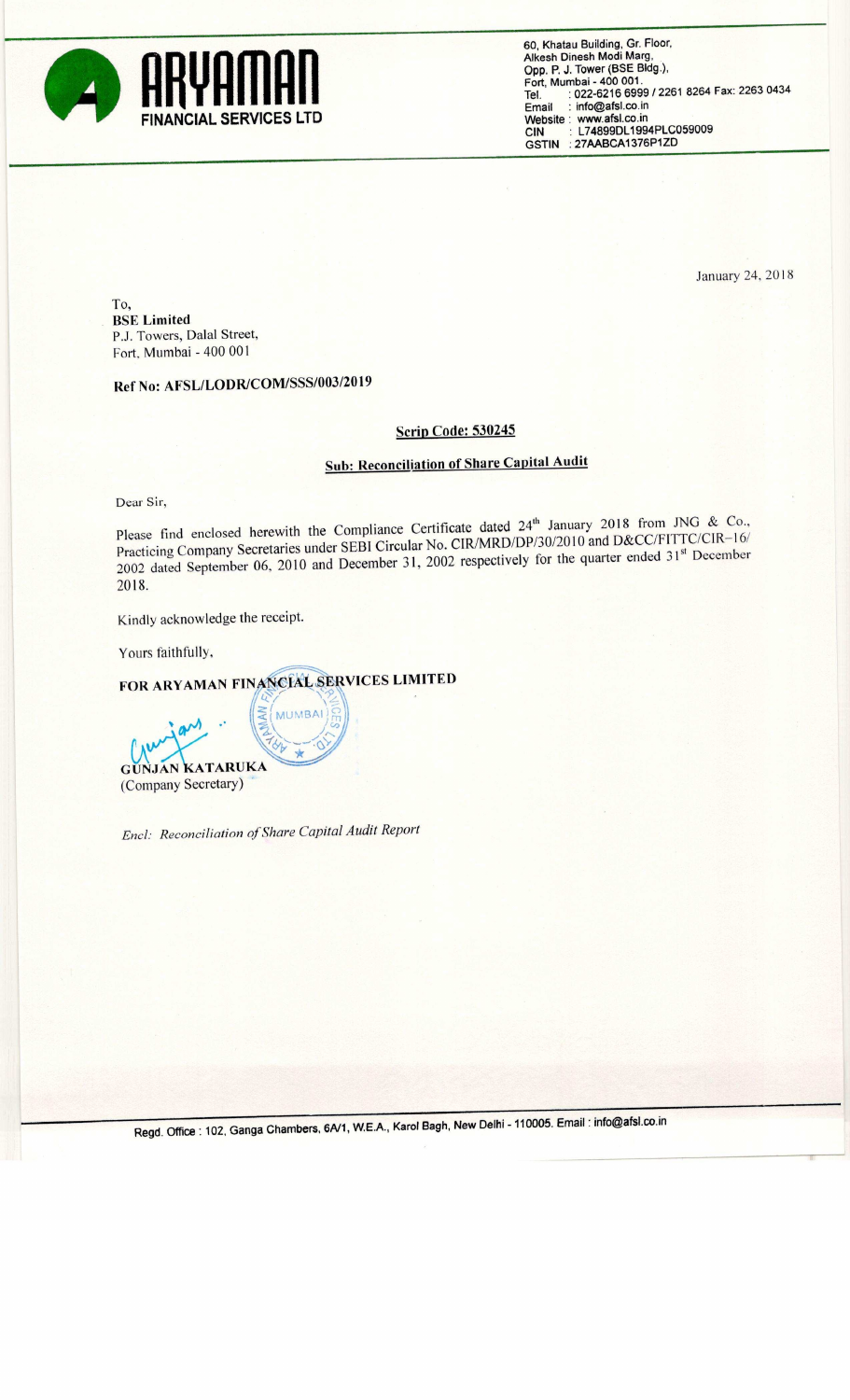## **JNG & CO. Company Secretaries**



 $To$ The Board of Directors, M/s. Aryaman Financial Services Limited Delhi.

## Sub: Reconciliation of Share Capital Audit Certificate in terms of Regulation 55A of SEBI (Depositories & Participants) Regulations, 1996.

Dear Sir.

I have examined the Register of Members, Beneficiary details furnished by the depositories and other records / documents maintained by M/s. Aryaman Financial Services Limited (hereinafter referred to as "the Company") and M/s. Adroit Corporate Services Private Limited, the Registrar and Transfer Agent of the Company, for issuance of this certificate in accordance with circulars CIR/MRD/DP/30/2010 and D&CC/FITTC/CIR-16/2002 dated September 06, 2010 and December 31, 2002 respectively issued by the Securities and Exchange Board of India read with Regulation 55A of SEBI (Depositories & Participants) Regulations, 1996.

In my opinion and to the best of my information and according to the explanations given to me and based on such verification as considered necessary, I hereby certify that:

|                | (10&1), (10&15), (11&15).                                                 | <b>NA</b>                                                                                                                                                                             |                                     |  |  |  |
|----------------|---------------------------------------------------------------------------|---------------------------------------------------------------------------------------------------------------------------------------------------------------------------------------|-------------------------------------|--|--|--|
| 16             | Reasons for difference if any, between                                    | 1,16,82,000                                                                                                                                                                           | 100                                 |  |  |  |
| 15             | Total No. of shares $(12+13+14)$                                          | 3,49,658                                                                                                                                                                              | 2.99                                |  |  |  |
| 14             | Physical                                                                  | 18,28,279                                                                                                                                                                             | 15.65                               |  |  |  |
| 13             | Held in dematerialized form in NSDL                                       | 95,04,063                                                                                                                                                                             | 81.36                               |  |  |  |
| 12             | Held in dematerialized form in CDSL                                       |                                                                                                                                                                                       |                                     |  |  |  |
|                | (BSE)<br>(As Per Company Records)                                         | 1,16,82,000                                                                                                                                                                           | 100.00                              |  |  |  |
| 11             | Listed Capital (Exchange-wise)                                            | 1,16,82,000                                                                                                                                                                           | 100.00                              |  |  |  |
| 10             | Issued Capital                                                            | <b>Number of Shares</b>                                                                                                                                                               | % of Total<br><b>Issued Capital</b> |  |  |  |
|                | Names of the Stock Exchanges where<br>the Company's securities are listed | BSE Ltd. (BSE)                                                                                                                                                                        |                                     |  |  |  |
| 9              |                                                                           | info@afsl.co.in                                                                                                                                                                       |                                     |  |  |  |
| 8              | Email Address                                                             | Tel No.: 022 - 6216 6999 / 2261 8264<br>Fax No.: 022 - 2263 0434                                                                                                                      |                                     |  |  |  |
| $\overline{7}$ | Telephone & Fax Nos.                                                      | 102, Ganga Chambers, 6A/1, W.E.A., Karol Bagh,<br>New Delhi - 110005.<br>60, Ground Floor, Khatau Building, Alkesh Dinesh<br>Modi Marg, Opp. BSE Building, Fort, Mumbai - 400<br>001. |                                     |  |  |  |
| 6              | Correspondence Address                                                    |                                                                                                                                                                                       |                                     |  |  |  |
| 5              | Registered Office Address                                                 | <b>Aryaman Financial Services Limited</b>                                                                                                                                             |                                     |  |  |  |
| 4              | Name of the Company                                                       | Equity Share of Rs.10/- each                                                                                                                                                          |                                     |  |  |  |
| 3              | Face Value                                                                | INE032E01017                                                                                                                                                                          |                                     |  |  |  |
| $\overline{2}$ | For Quarter Ended<br><b>ISIN</b>                                          | 31.12.2018                                                                                                                                                                            |                                     |  |  |  |